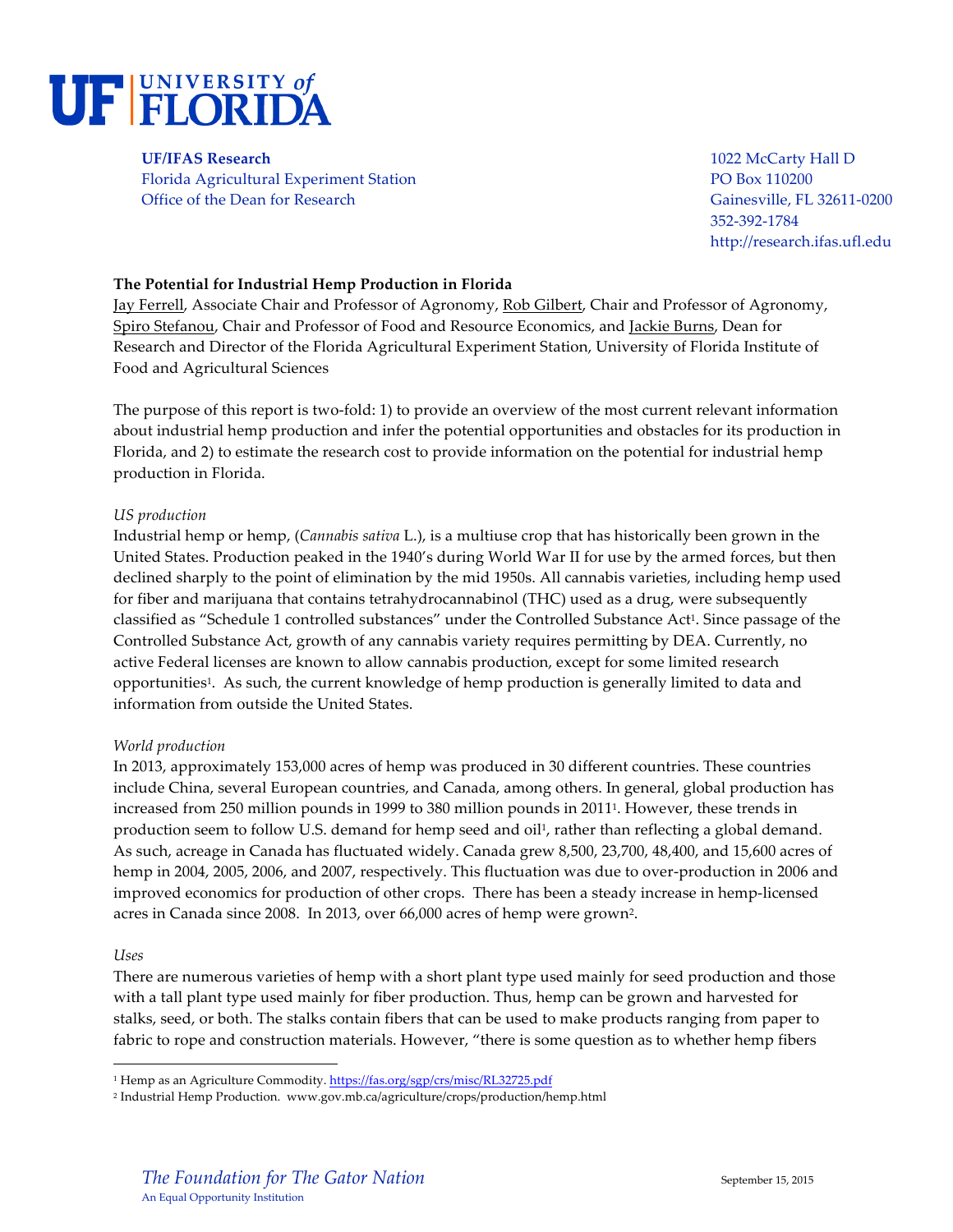### *Ferrell et al., The Potential for Industrial Hemp Production in Florida*

can be profitably processed in the United States"3. In addition, little is known about "buying points" for hemp products or the infrastructure and markets that may exist to support their movement and sales. The seeds are commonly crushed for oil that is used in a range of cosmetic products while the resulting seedcake can be used as a protein source in many food products. However, there does not appear to be a crushing mill in the United States that can currently process hemp oilseed4.

Some have suggested that hemp can be an effective biofuel source. However, there are indications that use of hemp feedstock would not easily compete with switchgrass or corn for bioethanol because of lower biomass production and infrastructure constraints. Nor would hemp oil compete well with rapeseed or canola for production of biodiesel3 because of lower yield per acre.

# *Growth and production*

Hemp varieties are grown in temperate and tropical climates. Hemp appears to favor growing in welldrained soils that are high in organic matter, with a pH above 6.05. Few soils in Florida meet these combined criteria. The crop has been shown to grow successfully with 75-100 lb/acre nitrogen fertilizers. Hemp does benefit from supplemental irrigation, requiring less water for cropping than kanaf and corn but more than sorghum<sup>6</sup>.

Hemp hosts a number of disease and insect pests. The most common insect pests are European corn borer, green stink bug and armyworms, all of which are abundant in Florida with significant negative impact on Florida vegetable and agronomic crops. According to McPartland (2003)7, hemp is also susceptible to grey molds, rust, southern blight, damping off and powdery mildew among others, as well as root knot nematode. Additionally, there are no pesticides currently registered to manage these pests in hemp. Because of these pest issues and lack of available pesticides, it has been suggested that the "ideal preceding crops for hemp include recently broken pastures or fields sown to perennial grasses"5. Considering that many of our current vegetable and row crops are also susceptible to these same diseases, pasturelands would likely require renovation for hemp to grow successfully.

### *Harvest*

\_\_\_\_\_\_\_\_\_\_\_\_\_\_\_\_\_\_\_\_

Harvest can often take place with modified hay and grain equipment<sup>5</sup>. For fiber harvest, a heavy hay mower can be used to cut the stalks where they then lay on the ground for up to 5 weeks as the fibers loosen in the stem (called retting) in preparation for processing<sup>6</sup>. The retted stalks can then be raked and baled. Considering that many of the cultivars reach heights of over 8 feet, it is uncertain how traditional hay baling equipment can process these long stalks. Additionally, the long fibers have been observed to wrap around moving parts of farm machinery and create a fire hazard. Therefore, care must be taken to keep equipment clean of hemp fibers.

<sup>&</sup>lt;sup>3</sup> Potential U.S. Production and Processing. http://www.ers.usda.gov/media/328230/ages001ei 1.pdf

<sup>4</sup> Appendix D. Literature Review of the Agronomics of Industrial Hemp: Seeding and harvesting. https://www.votehemp.com/PDF/National\_Industrial\_Hemp\_Strategy\_Final\_Complete2.pdf

<sup>5</sup> Industrial Hemp Production (2014). http://www.uky.edu/Ag/CCD/introsheets/hempproduction.pdf

<sup>6</sup> Amaducci, S. et al. (2000). Crop yield and quality parameters of four annual fibre crops in the North of Italy. Industrial Crops and Products 11:179-186.

<sup>7</sup> McPartland (2003). Diseases of Hemp. http://www.apsnet.org/publications/commonnames/Pages/Hemp.aspx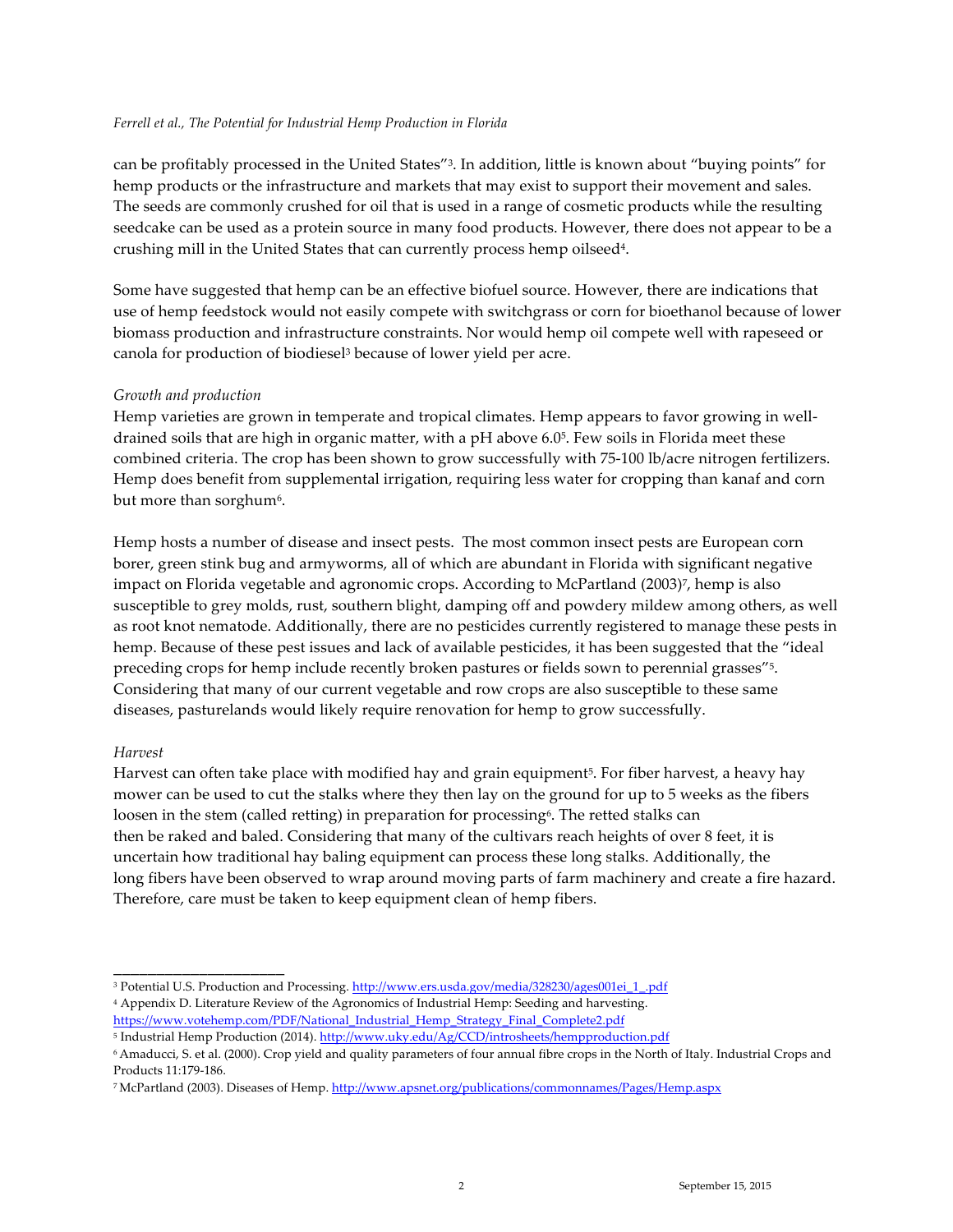#### *Market opportunities*

Since hemp has not been grown commercially in the U.S. since the 1950's, it is impossible to know the market potential of this crop if U.S. restrictions for production are relaxed. However, some recent economic analyses have been conducted using Oregon, North Dakota and Kentucky as models4. There are no Federal assistance programs historically or presently in place to support industrial hemp producers. These analyses predicted that net returns would likely range from \$-241 to \$319/acre. When compared to returns from other commonly grown crops in Kentucky, net returns from hemp were often projected to be higher than either corn or soybeans. Even though the market potential for the Kentucky model was positive, the study predicted that "anticipated returns were likely not large enough to entice grain producers to shift away from grain production"1. In order for hemp to be a viable alternative crop, best production practices would need to be developed in growing regions and returns would need to stabilize to more accurately assess risks and rewards.

Future markets are continuing to emerge, led primarily by the cosmetic and health food industry, leading to greater demand for hemp products. However, with current global production (2013) of just 153,000 acres, even a modest acreage increase could impact world supply and price. Therefore, future economic models would need to account for the impacts of new production on profitability, with particular consideration of the advantages of existing Canadian infrastructure for hemp production and processing, and the cost of labor6.

#### *Regulation*

Anatomical differences between hemp and marijuana exist due to different genetics and growth responses to different environmental conditions<sup>8</sup>. Nevertheless, regulation of the hemp crop will be necessary to ensure that THC levels are below the 0.3% threshold. Although several US states and territories are considering legislation favorable to hemp production, the costs and infrastructure that may be associated with state and federal regulatory oversight are unclear. Canada has more recent history with hemp production, with the first commercial licenses issued in 1998. Below is the regulatory process Canada has implemented.

"Its program is administered by the Office of Controlled Substances of Health Canada, which issues licenses for all activities involving hemp. Under the regulation, all industrial hemp grown, processed, and sold in Canada may contain THC levels no more than 0.3% of the weight of leaves and flowering parts. To obtain a license to grow hemp, Canadian farmers must submit extensive documentation, including background criminal record checks, the Global Positioning System (GPS) coordinates of their fields, and supporting documents (from the Canadian Seed Growers' Association or the Canadian Food Inspection Agency) regarding their use of low-THC hemp seeds and approved cultivars; and they must allow government testing of their crop for THC levels."1

#### *Potential invasiveness*

\_\_\_\_\_\_\_\_\_\_\_\_\_\_\_\_\_\_\_\_

The University of Florida – IFAS has developed an assessment<sup>9</sup> that uses 49 questions to determine the potential invasiveness of a species. Hemp was recently evaluated and scored a 21, placing it into the

<sup>8</sup> Sawler et al (2015). The Genetic Structure of Marijuana and Hemp. PLOS one. DOI:10.1371/journal.pone.0133292 9http://assessment.ifas.ufl.edu